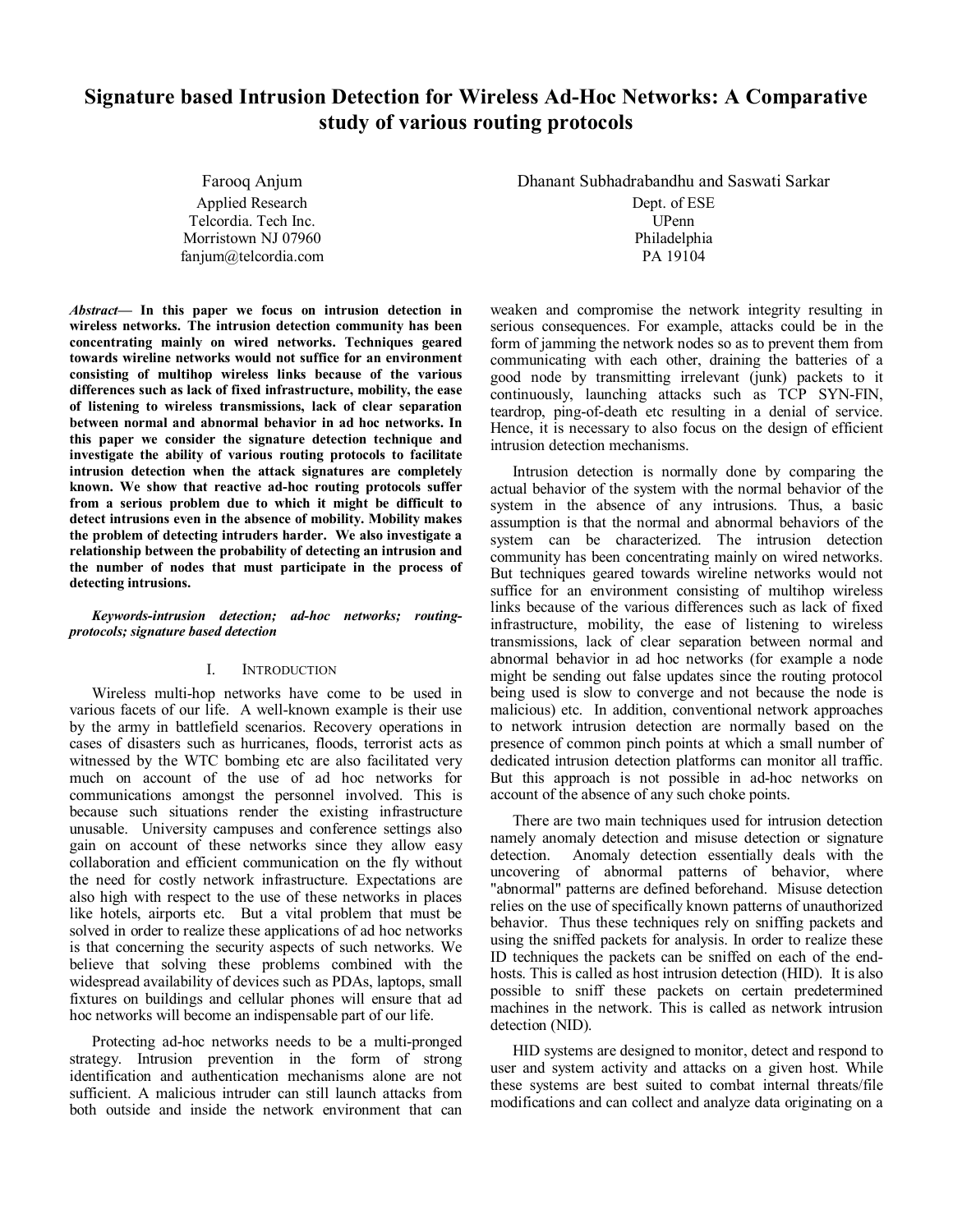computer/processing system that hosts a certain service, they can get unwieldy. NID deals with information passing on the entire network between any pair of communicating hosts. While it is very good at detecting unauthorized outsider access, bandwidth theft, DOS, it is incapable of operating in encrypted networks and in high-speed networks. In addition, NID is effective when the network has certain chokepoints at which detection can be done. As is obvious the NID approach will not be effective in ad-hoc networks on account of absence of any choke points in such networks. As a result one might have to depend on having the intrusion detection mechanisms on all or some of the hosts in the system.

Given such a system in which all or some of the hosts are responsible for intrusion detection, a natural question is about the effectiveness of the two main intrusion detection techniques, anomaly detection and misuse detection. Anomaly detection depends on the characterization of normal behavior, which it can be argued is a difficult problem in ad-hoc networks. Of course, if the normal behavior can be characterized then this technique would be able to detect unusual behavior and hence can be used to detect new attacks. This technique is used in a limited form in current commercial systems (designed for wireline systems) on account of the high possibility of false alarms associated with this approach. In addition, this approach also requires extensive "training sets" of system events so as to characterize normal behavior.

Signature based or misuse detection on the other hand looks for events or a set of events that match a predefined pattern. As a result signature based techniques are effective at detecting attacks without too many false alarms. At the same time this technique would be unable to detect novel attacks whose signatures are unknown.

In this paper our objective is to determine the effectiveness of signature-based techniques at detecting attacks in ad-hoc networks. We assume that we know the signatures of attacks and some or all of the nodes in the system execute the intrusion detection logic; such nodes are said to constitute the intrusion detection subsystem. The reason that this question is interesting in an ad-hoc network setting is on account of different characteristics of ad-hoc networks.

The objective of an intruder in any network is to have malicious packets delivered to the endpoint of interest resulting in harm to the endpoint. The intrusion detection system tries to detect the occurrence of these packets while in transit between the intruder (source of packets) and the endpoint of interest (destination of packets) so as to take proper corrective action. It is here that the routing protocols will have an effect on the intrusion detection capabilities of the network.

 Routing protocols determine the path taken by packets traversing between a source and destination node. And if individual hosts have to be able to determine intrusions based on attack signature recognition, it would be necessary for the packets in a given flow (at least all the packets that constitute the attack) to pass through a node that is part of the intrusion detection subsystem. But this would not always be possible for nodes other than the destination node on account of the fact that the packets might traverse different paths. Mobility would cause the path of packets to change and intruders can take

advantage of this. In addition, in ad-hoc networks with many nodes there might be redundant paths between a given sourcedestination pair. The routing protocols might switch packets between these paths. Due to this it might be difficult to detect attacks knowing their signatures even when mobility is not allowed. Thus, as we see the intrusion detection subsystem would depend on the routing protocols and we hope to investigate this relationship in the current work.

As a solution to the above problem one can argue for having all hosts in the ad-hoc network be part of the intrusion detection subsystem. Given known attack signatures, all attacks can be detected in such as case. But this would be inefficient and in many cases not possible on account of the resource constraints in such networks. So then given a routing protocol and a system with N nodes, how many of these should be part of the intrusion detection subsystem so that a given percentage of attacks can be detected.

In order to answer this and earlier questions we use a simulation tool ns2 and investigate the ease of intrusion detection with different routing protocols. The different routing protocols that we consider are AODV, TORA, DSDV and DSR. Our contributions in this paper are as follows. We compare four different routing protocols in terms of their ability to facilitate intrusion detection. We also show that signature based detection techniques will not be effective in adhoc networks on account of the different path taken by various packets. This happens with static nodes also and definitely with dynamic nodes. An intruder can take advantage of this by ensuring that the routes taken by the "malicious" packets are all different. Due to this the signature based attack detection will have incomplete information to work with. We also determine the relationship between the probability of detecting an attack and percentage of nodes that have to be part of the intrusion detection subsystem.

### II. RELATED WORK

An initial approach to detect intrusions in ad hoc networks has been proposed in [1][2]. The main contribution in [2] is a distributed and cooperative intrusion detection architecture, which is expected to make use of statistical anomaly detection techniques. The design of actual techniques, their performance as well as verification though has not been addressed at all. Reference [1] on the other hand considers specific mechanisms to detect a small set of attacks in wireless networks. The approach followed in [1] is to identify the misbehaving nodes by having limits on the information that should be given out by a node in a given period of time. If a node violates this limit, then such a node is characterized as a malicious node. The approach given in this paper depends on cooperation amongst the various nodes. A limitation though is that the proposed mechanisms will not be effective against a group of malicious nodes. We believe that we are the first to investigate the ability of various routing protocols to facilitate intrusion detection.

#### III. PERFORMANCE ANALYSIS

There are two types of routing protocols designed for adhoc networks, proactive routing protocols and reactive routing protocols. The proactive routing protocols attempt to maintain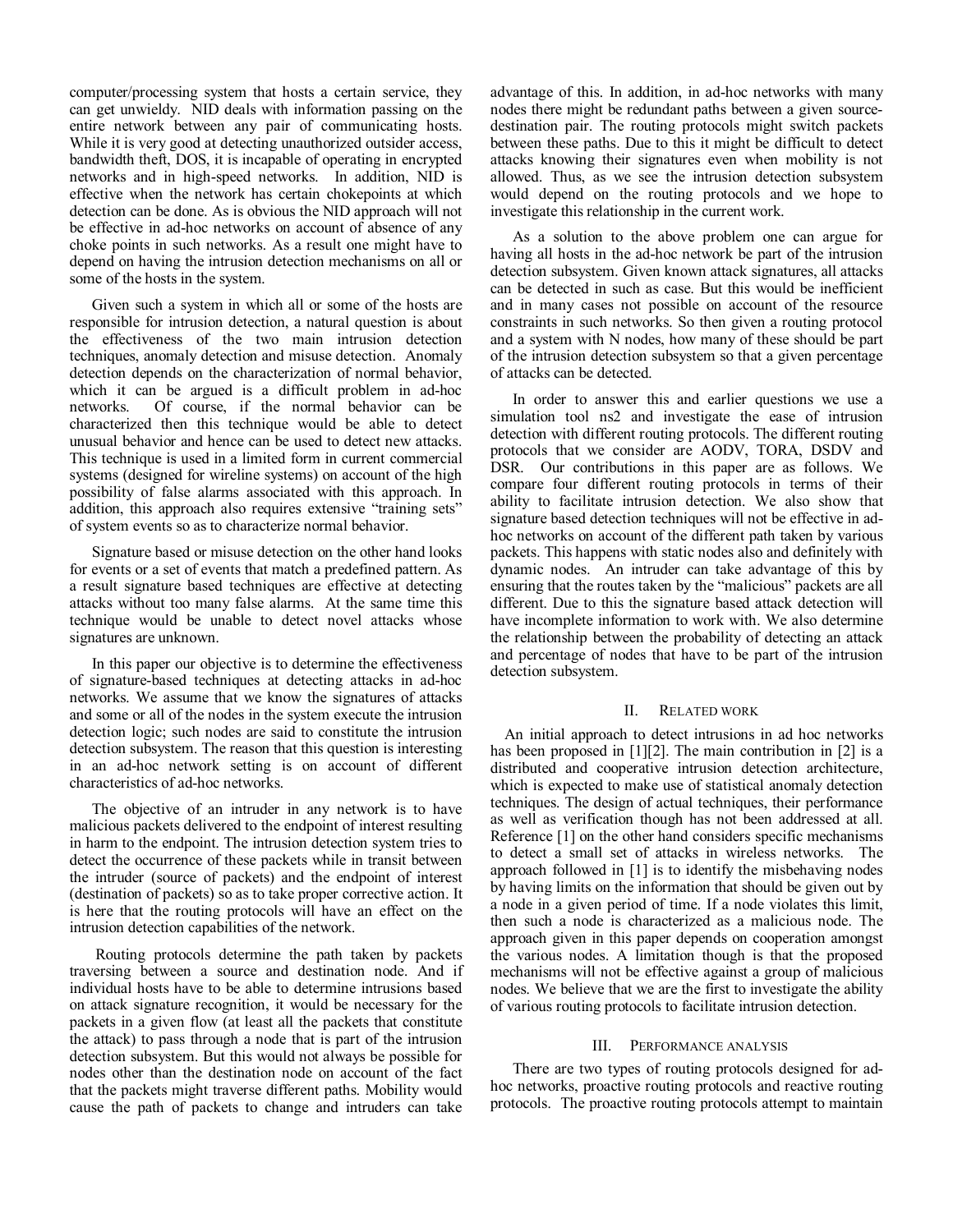routing information from a given node to every other node in the network regardless of the use or need for such routes. Further, in order that the information be consistent and up-todate, it is updated regularly irrespective of whether there is a need to send any messages on the route or not. Protocols belonging to this family require each node to maintain a set of tables to store routing information. The protocols in this family generally use distance vector shortest-path routing. A node in the system transmits its routing table periodically (time-driven updates) and also when a significant change occurs in the routing table (event-driven updates). Amongst the protocols that we consider DSDV is a proactive routing protocol.

The reactive routing protocols take a lazy approach to routing. The routes to a destination are created only when desired by a source node that desires to send data to a destination. The source node initiates the route discovery process that terminates once a route is found. Once a route has been established, it is maintained by a route maintenance procedure until either the destination becomes inaccessible or until the route is no longer desired. AODV, TORA and DSR are all reactive routing protocols.

In this section we present results of our study. As explained earlier we use ns2 and simulate an ad-hoc network consisting of N number of nodes where N varies from 10 to 90. Some of these nodes contain the attack signatures used by the intrusion detection logic and such nodes are said to constitute the *intrusion detection subsystem*. We assume that there is one intruder sending a sequence of consecutive packets constituting an attack to the destination. These packets are sent in a flow consisting of normal packets. Note that the intruder is considered to be the only source of packets in all the scenarios considered in this paper. Further, we assume that the nodes that are part of the intrusion detection subsystem know this sequence of packets that constitute the intrusion. The intrusion is considered detected if this subsequence of attack packets pass through any of the nodes that constitute the intrusion detection subsystem.

So given an ad-hoc network with N nodes and a given attack signature, we use 5 different topologies (each with N nodes) and consider a sequence of five consecutive packets as constituting the attack signature. For each topology we use 3 distinct trials with each trial containing a different sequence of 5 packets that constitute the attack. In each trial we consider the intrusion detected if *all the packets that constitute the attack pass through the same node*. For a given topology the possibility of detecting an intrusion is taken to be the average over three trials. Further, for a given number of N nodes the probability of detecting an intrusion is assumed to be the averaged value over the 5 different topologies. Thus, we determine the probability of detecting an intrusion for a given number N of nodes. This probability of detection is denoted as percentage of detection and is typically plotted on the y-axis.

In the simulation scenarios, we consider two configurations. In the first configuration none of the nodes in the system is mobile and we refer to this as the static case. In the second configuration called the dynamic case only the intruder node is assumed to be mobile with a speed of 15 m/s. We consider four

ad-hoc routing protocols and obtain intrusion detection performance for both cases for all the routing protocols.

## *A. Static case*

We start by considering a network using AODV. We consider that there is only one node in the intrusion detection subsystem. This node is randomly selected to be one of the nodes in the initial path between the source (which is the intruder node) and the destination. The probability of detecting an intrusion for such a scenario is shown in Figure 1. We plot the number of nodes N in the network on the x-axis and the detection percentage on the y-axis. We consider five distinct values of N namely 10, 30, 50, 70 and 90. As we see from this figure, all the attacks will be detected when dealing with small network sizes but as the network size increases the number of attacks detected decreases very rapidly. This figure indicates that the ad-hoc routing protocols will not be effective at detecting intrusions even in the static case.

To understand the reason for this realize that AODV is a reactive routing protocol where routes to a destination are requested only when there is a need to send packets to the destination. In such a case the source sends RREQ packets and starts sending the data packets on getting the RREP packets back. But for a large network there might be multiple paths to the destination. So even when the source is immobile, the RREPs come back over various paths causing the source to continually change the path taken by the data packets. A destination sends back RREPs and each RREP has a given destination sequence number. And according to [3] the route taken by packets is updated either when the various RREPs received by a source have different sequence numbers or when the RREPs have the same sequence number but a different hop count (which indicates the number of hops between the source and the destination). This is also the case for other reactive routing protocols. *This indicates that the data packets should not be sent during the transient phase when the routes are being decided; this capability should be built into the routing protocol* itself instead of depending on the hosts to enforce this. Using some timeouts based mechanism might seem the right approach but this will interfere with delivering packets when mobility is involved. We are currently investigating appropriate mechanisms and will report on this in future work. Note that proactive protocols have been found to be better in this respect since they maintain routes to destination all the time and not just when required. As a result the transient phase occurs for proactive routing protocols only the first time the route is being decided.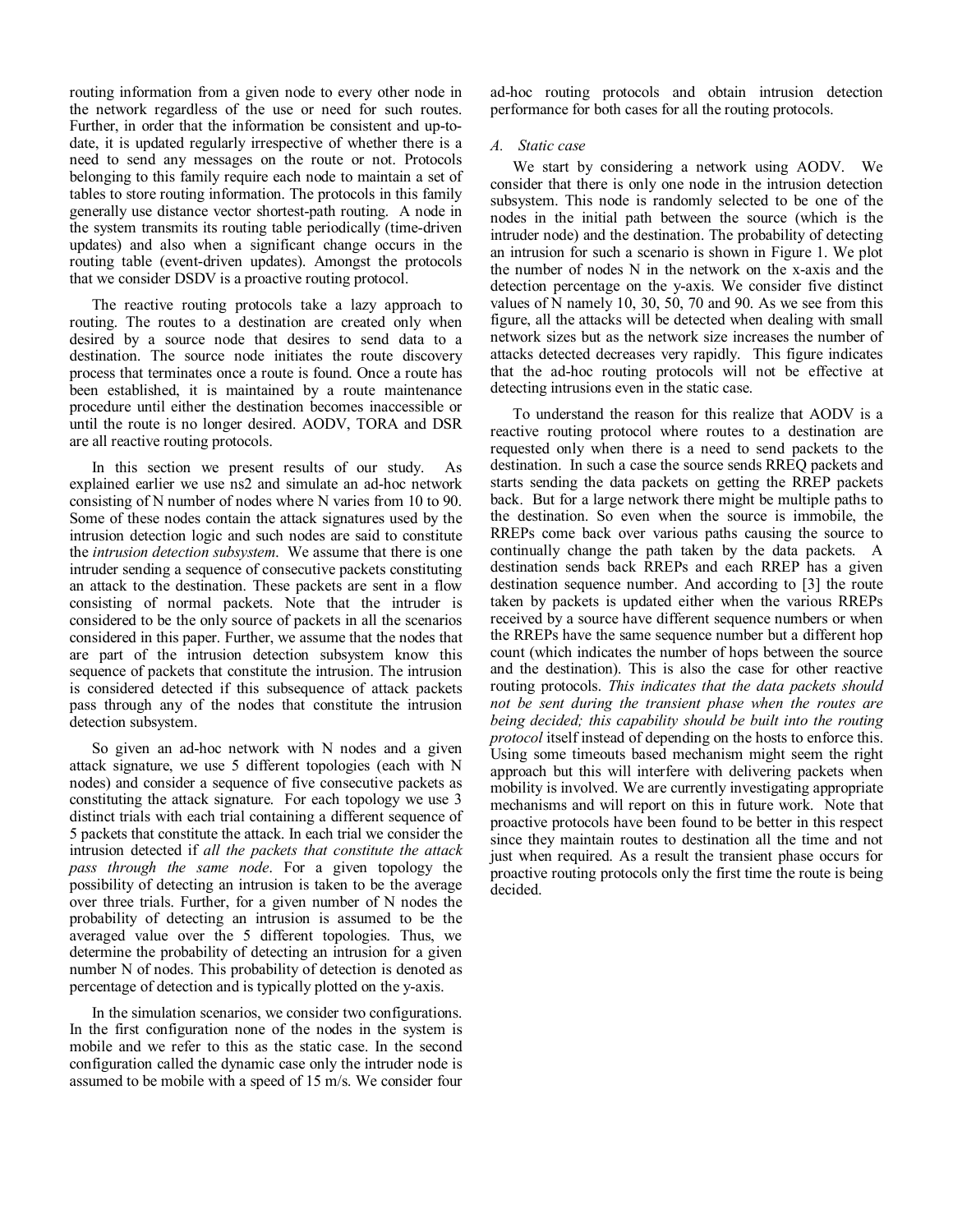

### **Figure 1: Effectiveness of a one node intrusion detection subsystem for a static intruder**

We next consider a same system but now *relax the assumption with respect to the nodes that are considered to be part of the intrusion detection subsystem*. Instead of a node in the initial path between the source and destination we consider any node in the system to constitute the intrusion detection subsystem. This node is not chosen randomly but is chosen to be one of the nodes from a set of nodes through which all the packets that constitute the attack pass through(we exclude the destination node here). If no such node exists then we consider the attack to be undetected and if any such node exists then we consider that the attack has been detected. As can be inferred, this is a very optimistic scenario and we plot the results for such a scenario in Figure 2. The performance of DSR and DSDV is seen to be quite good in such a scenario while AODV and TORA are incapable of detecting all attacks even in this case.



**Figure 2: A one node intrusion detection subsystem for a static intruder with different protocols** 



**Figure 3: Multi-node Intrusion detection for a static intruder** 

It can be argued that both the above cases are not practical since we determine the node that forms the intrusion detection subsystem based on improbable conditions. This is because this node is not determined a priori but is rather determined after the simulation based on unrealistic knowledge. Hence, we next consider a system in which *nodes that constitute the intrusion detection subsystem (IDS) are chosen randomly*. We also assume that given a network with N nodes, a certain percentage of N are part of the IDS. We also assume that if a node Y is part of the IDS when the IDS contains x percent of the system nodes then the same node Y is also part of the IDS when the IDS contains y percent of the system nodes,  $0 \le x \le y \le 100$ . The destination node is assumed to be part of the IDS only when the IDS contains all i.e. 100 percent of system nodes.



**Figure 4: Multi-node Intrusion detection for a static intruder** 

We show the results for two systems with  $N=30$  and  $N=70$ in Figure 3 and Figure 4 respectively. We see that in such a case the different routing protocols perform similarly. DSDV performs slightly better since it does not have problems associated with the initial transient phase that is present in the reactive routing protocols as explained earlier. Note that the initial transient phase lasts longer for networks with more number of nodes and hence the difference between reactive and proactive routing protocols is more pronounced when N=70. These figures also give a relationship between the number of nodes that must be part of the IDS for a given probability of